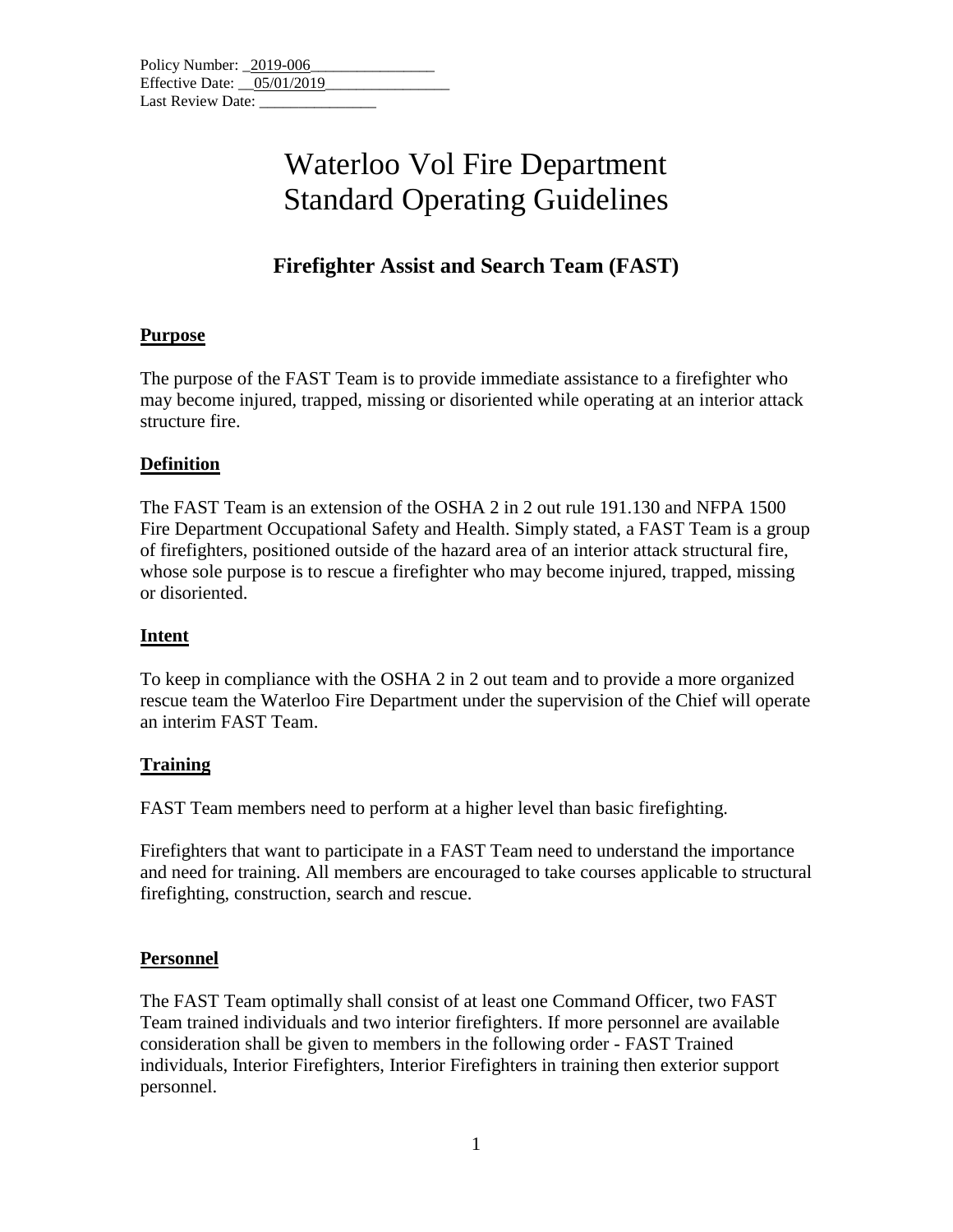| Policy Number: 2019-006      |  |
|------------------------------|--|
| Effective Date: $05/01/2019$ |  |
| Last Review Date:            |  |

To become a FAST Team firefighter you must have:

- 1. Completed an approved Firefighter Survival class
- 2. Completed an approved FAST Team class
- 3. Completed an approved Mask Confidence Class and sufficient drilling on FAST techniques.
- 4. Been appointed by the chief officers.

A FAST Team leader shall be the most senior FAST Team member who responds to the scene.

A FAST Team group leader shall be in charge of the structure entry team.

#### **Response**

When dispatched the FAST Team shall respond in Rescue 1641. Staffing permitted, the qualified driver should be someone other than one of the responding FAST Team members. It is recommended to take one non FAST Team member to be used as a runner for getting additional equipment for the FAST Team as needed. No more than seven individuals shall respond.

If there are no **FAST Team firefighters** available notify communications that a FAST Team is not available and **DO NOT RESPOND!!!!!!!!!.** 

All other members that do not respond shall stand-by in the station until released by the officer in charge.

### **Equipment**

The following equipment shall be moved to a staging location as designated by the Incident Commander:

Radios Hand lights Ropes Halligan tool Flat head axe Pick head axe RIT air pack Sawzall – battery operated FAST bag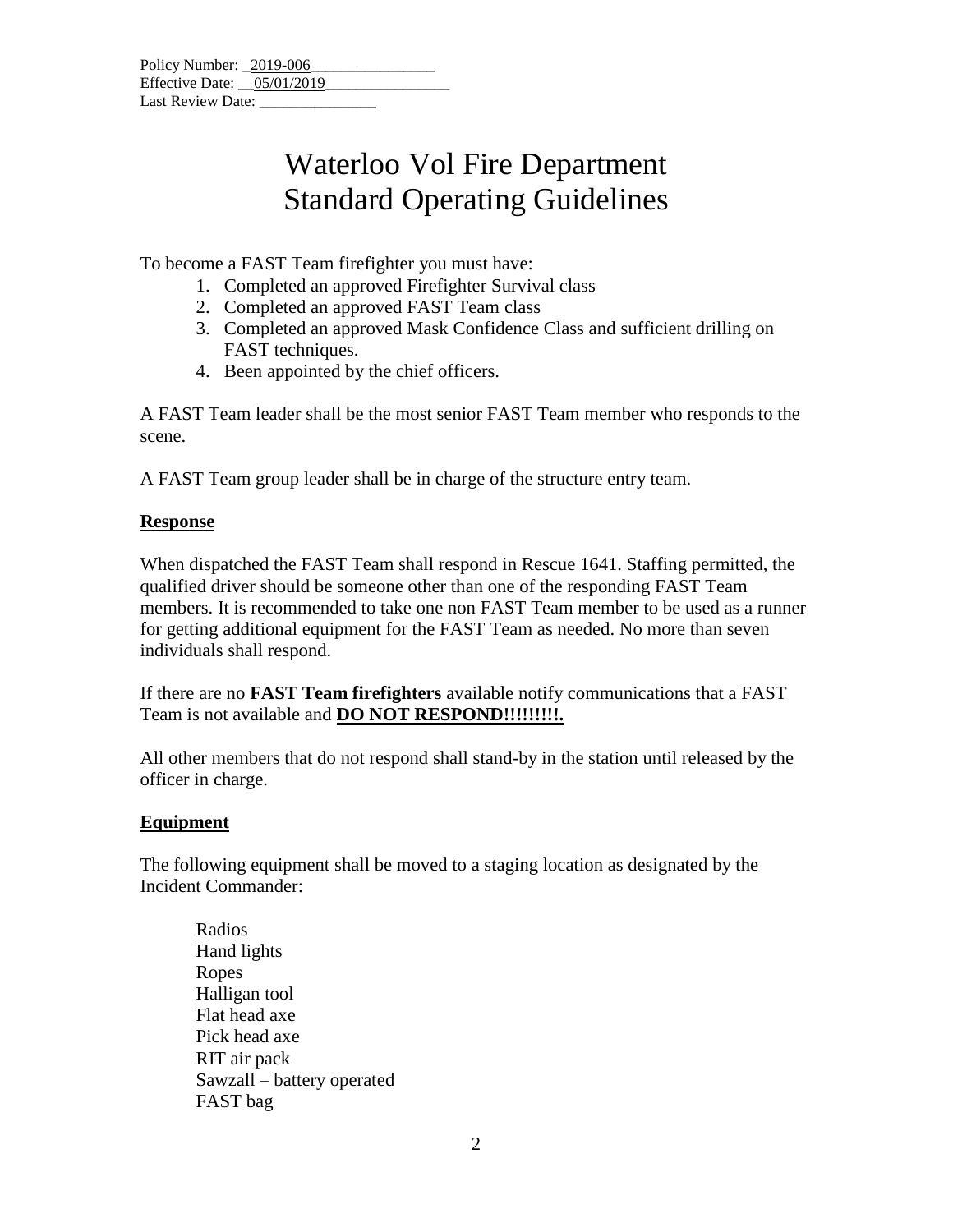Stokes basket Cutters Edge saw

### **Communications**

The Incident Commander (IC) shall notify the FAST Team as to the channel of operations for the FAST Team. However the FAST Team Leader shall appoint a member to monitor the fire ground operations channel for signs of firefighter distress.

The driver of Rescue 1641 shall monitor the FAST Team channel and be ready to have additional equipment out and ready for the FAST Team runner.

The FAST Team group leader shall be responsible for communications with the IC and the unit on scene.

### **Duties**

The Team leader shall retain the tags of our FAST Team members on the scene.

Upon arrival at the incident the FAST Team leader and group leader shall report to the IC (the team leader shall remain with the IC as part of the IC structure).

The team leader shall inquire from IC whether the operation is offensive or defensive.

If offensive, find out the following minimum information:

- 1. Who are the safety officer/s collecting tags at the entrance/s?
- 2. Who is the interior command officer?
- 3. How many interior teams are inside?
- 4. How many firefighters are inside?
- 5. What is the location of the firefighting teams inside?

Upon arrival on the incident the FAST Team shall move all necessary equipment and personnel to a staging area designated by the IC. All FAST Team personnel shall be completely dressed in turn out equipment and SCBA. No personnel of the FAST Team shall leave this staging area unless directed to do so by the group leader.

All members shall take note of all entrances and exits from the structure, location of ladders and aerial ladders on the scene.